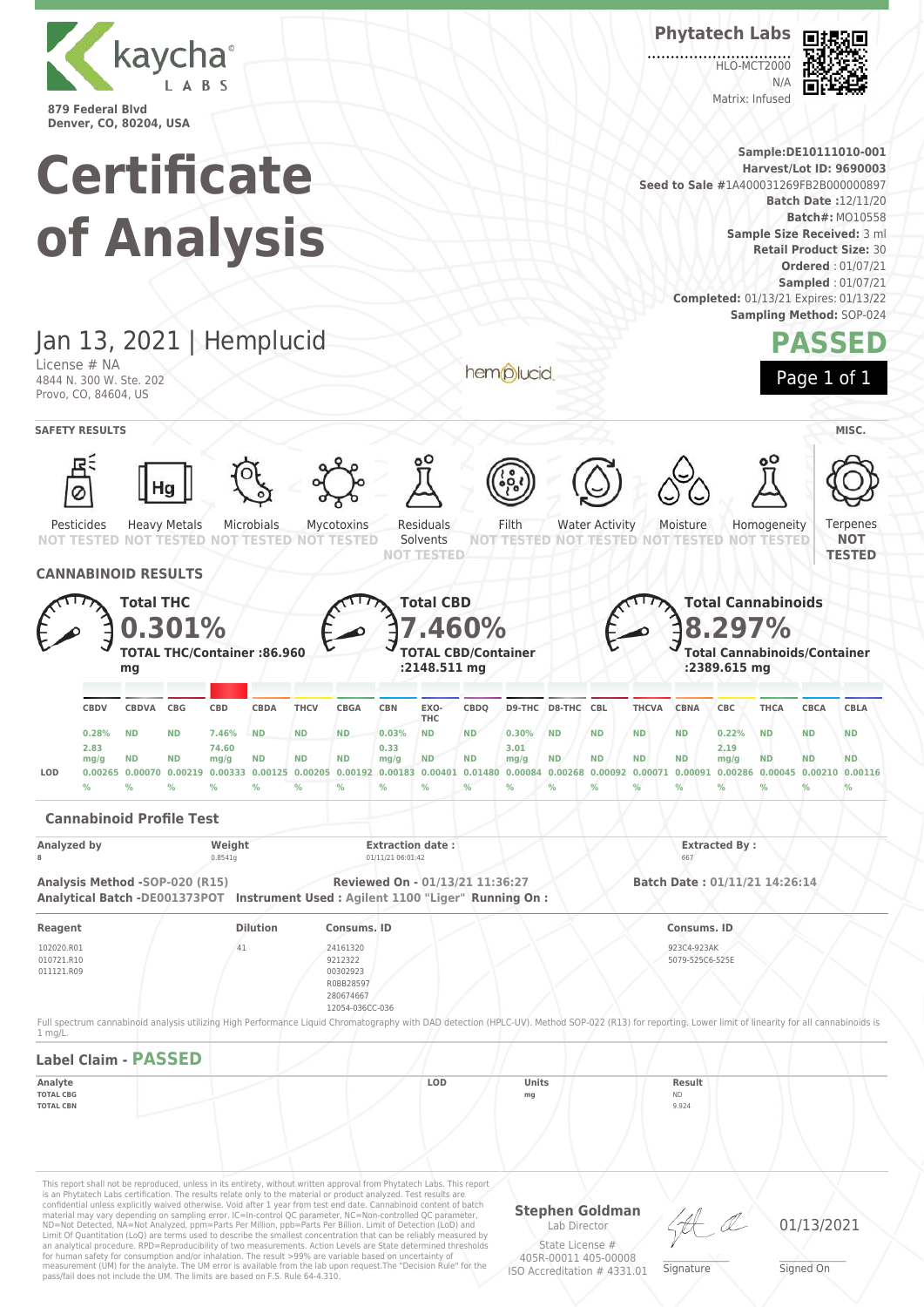

**Denver, CO, 80204, USA**

# **Certificate of Analysis**

**Phytatech Labs**

**HLO-MCT2000**  $N/4$ Matrix: Infused



**Sample:DE10126014-001 Harvest/Lot ID: 9690003 Seed to Sale #**1A400031269FB2B000000934 **Batch Date :**12/11/20 **Batch#:** MO10558 **Sample Size Received:** 1 units **Retail Product Size:** 30 **Ordered** : 01/20/21 **Sampled** : 01/20/21 **Completed:** 01/31/21 Expires: 01/31/22 **Sampling Method:** SOP-024



Jan 31, 2021 | Hemplucid

License # NA 4844 N. 300 W. Ste. 202 Provo, CO, 84604, US

**SAFETY RESULTS** MISC.



























Pesticides **NOT TESTED**

Solvents **NOT TESTED**

hemplucid

Water Activity Moisture **TESTED NOT** 

Homogeneity **NOT TESTED** Terpenes **NOT TESTED**

**PASSED**

**PASSED**

**NOT TESTED NOT TESTED**

This report shall not be reproduced, unless in its entirety, without written approval from Phytatech Labs. This report<br>is an Phytatech Labs certification. The results relate only to the material or product analyzed. Test

### **Stephen Goldman** Lab Director

State License # 405R-00011 405-00008 ISO Accreditation # 4331.01

HA

\_\_\_\_\_\_\_\_\_\_\_\_\_\_\_\_\_\_\_ Signature

01/31/2021

\_\_\_\_\_\_\_\_\_\_\_\_\_\_\_\_\_\_\_ Signed On





Residuals

Filth